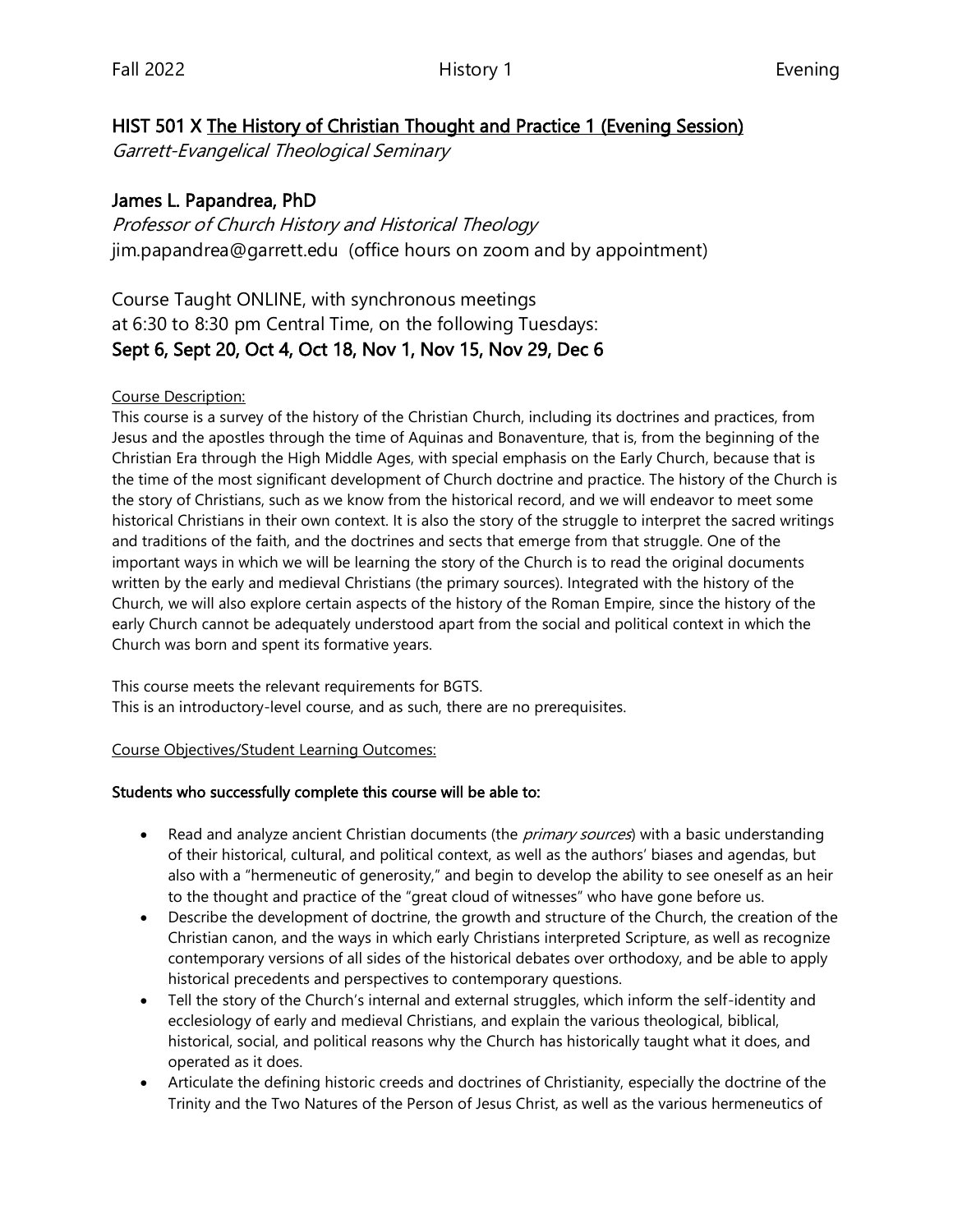atonement, in a way that would be understood by non-specialists, for example in an adult formation or preaching situation. Practice writing to articulate the concepts accurately.

- Dispel commonly held misconceptions about early and medieval Christianity and the Church.
- Incorporate early and medieval Christian devotional practices into personal and corporate worship.

### Course Requirements:

Reading; participation in all online synchronous discussion sessions; submitting written questions prior to each discussion session; and writing four essays of 1,500 words each. Due dates for each of the four essays are listed below in the schedule. Grades will be based on written assignments, with some participation component.

## Class Schedule & Topics:

9/6/22 - Orientation and Introduction 9/20/22 - UNIT 1: Attributes of God; The Emergence of the Church 10/4/22 - UNIT 2: The Apostolic Fathers; Early Worship and the Sacraments 10/11/22 – Essay #1 DUE (start writing after Unit 2 discussion) 10/18/22 - UNIT 3: The Apologists; Logos Christology 11/1/22 - UNIT 4: The Christian Canon and the New Testament; The Theologians 11/8/22 – Essay #2 DUE (start writing after Unit 4 discussion) 11/15/22 - UNIT 5: Early Ecclesiology; The Nicene Creed 11/22/22 – Essay #3 DUE (start writing after Unit 5 discussion) 11/29/22 - UNIT 6: The Church After Constantine; The Fifth Century Councils 12/6/22 - UNIT 7: The Filioque Controversy; "Theories" (Hermeneutics) of Atonement 12/13/22 – Essay #4 DUE (start writing after Unit 7 discussion)

## Required Textbooks (prices according to Amazon, as of March, 2022):

1) A Study Bible (Preferably one which includes the entire "Old Testament," that is, the Bible of the early/medieval Church, i.e., including the deuterocanonical books. [Note: The CEB, GNT, KJV/New KJV, and NIV/New NIV versions are NOT adequate translations for the study of Scripture or early Christianity.] If you already own an acceptable study Bible, you are not required to buy a new one. If not, the recommended study Bible is the New American Bible, Revised Edition (NABRE) ISBN: 978-1556652486 - \$17.88

2) Papandrea, James L. Reading the Church Fathers: A History of the Early Church and the Development of Doctrine (Revised and Expanded Second Edition, published by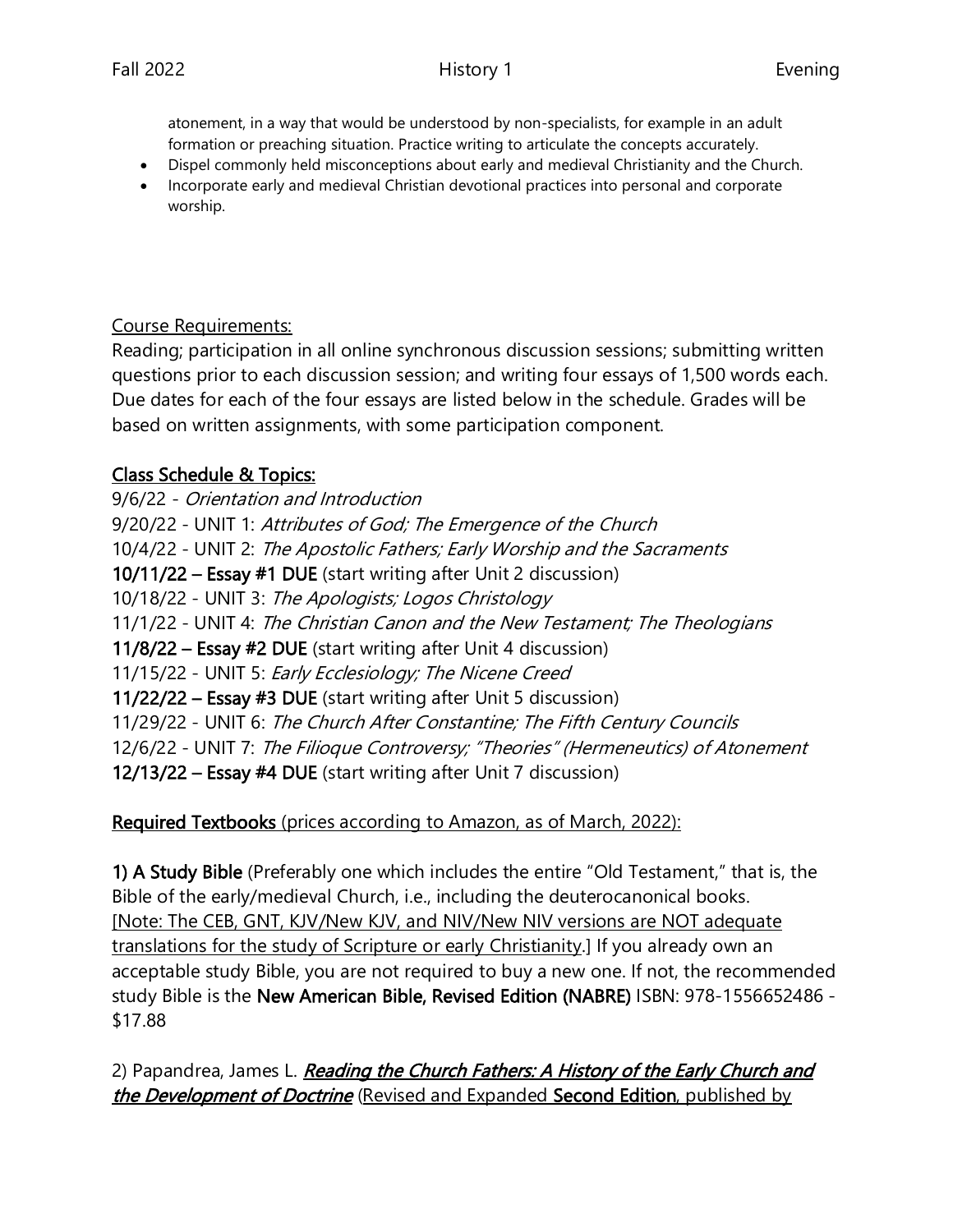Sophia Institute Press) ISBN: 978-1644136560 - \$21.95 [NOTE: Do NOT get the first edition of this book published by Paulist Press – this will be incomplete and not match the course schedule, syllabus, or course pack.]

3) Papandrea, James L. *Trinity 101: Father, Son, Holy Spirit* ISBN: 978-0764820823 -\$11.99

# 4) Rhee, Helen. *Loving the Poor, Saving the Rich: Wealth, Poverty and Early Christian* **Formation** ISBN: 978-0801048241 - \$32.00

5) The History 1 Course Pack: The Primary sources. as well as some articles, will be distributed as part of a PDF, which will also include a detailed course schedule and detailed instructions for the assignments. This will be emailed to students in the week prior to the beginning of the class. There are no reading assignments before the first class meeting, other than this syllabus.

Please note that permission is not granted to record this course or any discussions that take place during this course. No one is allowed to record video. An exception may be made for the recording of audio only, in the case of a necessary accommodation for a documented disability. Such accommodations can only be approved by Student Access personnel, in consultation with the professor, for students with disabilities under the ADA/Section 504. If any part of the course will be recorded for reasons of disability accommodation, all students will be informed that the course is being recorded, though the identity of the person for whom it is recorded will remain confidential. Resulting audio-recordings are for personal use only, they may not be shared, and are to be destroyed at the conclusion of the course.

If you believe that you have a disability which requires any kind of accommodations in order for you to receive equal access to the benefits of this course, please know that Garrett-Evangelical Theological Seminary is committed to providing the most accessible learning environment as possible for students with disabilities. Should you anticipate or experience disability-related barriers in the academic setting, please contact Student Access to move forward with the established accommodation process. Email: student.access@garrett.edu; phone: 847- 467-5530.

If you already have established accommodations with Student Access, please let the professor know as soon as possible, preferably within the first two weeks of the term, so we can work together to implement your disability accommodations. Disability information, including academic accommodations as part of a student's educational record, is confidential under FERPA regulations.